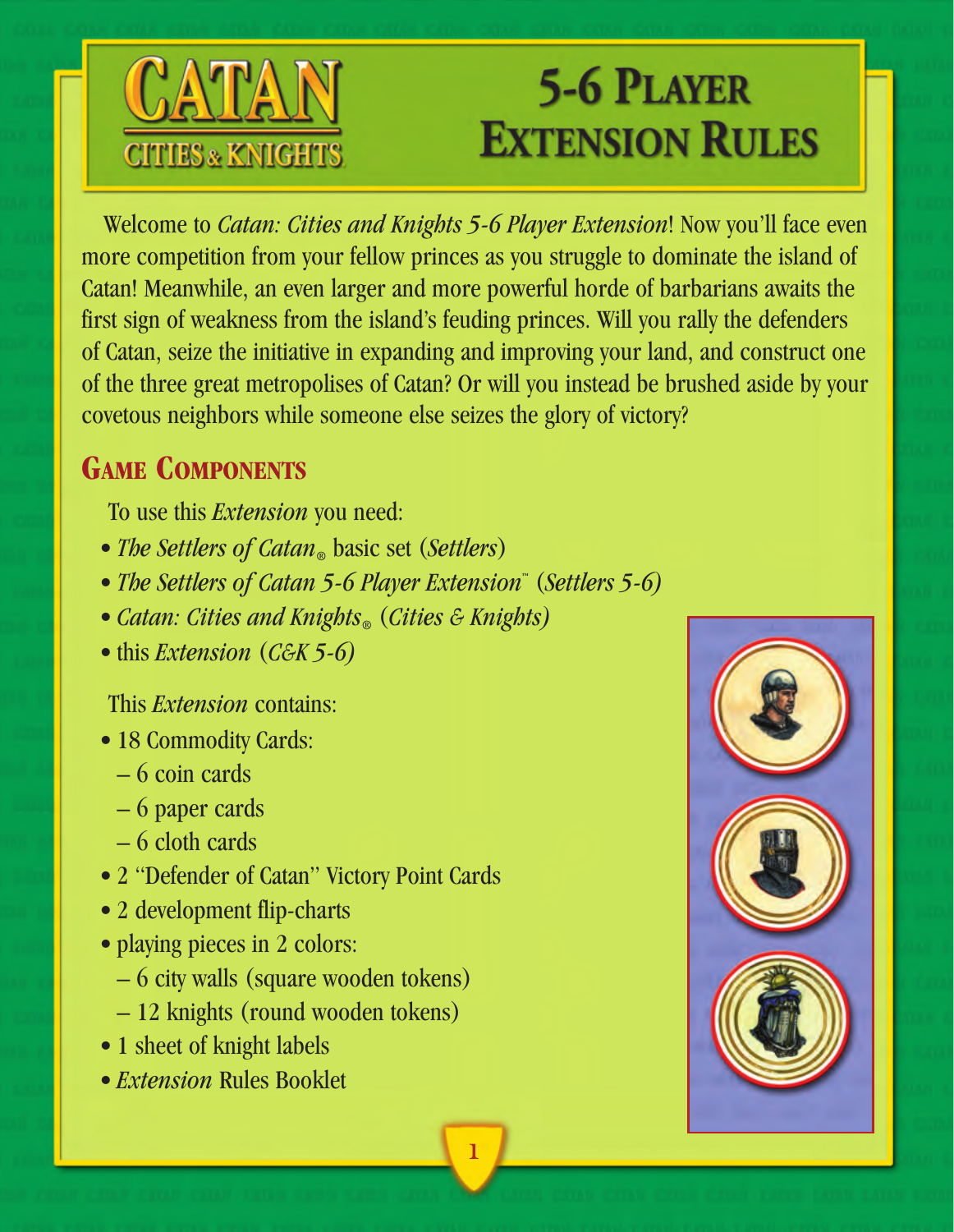# **5-6 PLAYER RULES**

Before you begin your first game, remove the game pieces from the tile sheet. Then apply the adhesive labels to the knight tokens. Find instructions on using the labels in the *Catan: Cities & Knights* "Almanac."

# **EXTENSION GAME RULES**

Except where noted below, the *Cities and Knights 5-6 Player Extension* (*"C&K 5-6*") uses all of the rules found in *Cities & Knights*.

These additional rules include:

- rules for constructing the larger board;
- rules for the Special Building Phase; and
- rules about activating knights.

### **Assembling the Board**

First, set up the frame, using all of the pieces from the *Settlers* basic set and *Settlers 5-6*—exactly as outlined in *Settlers 5-6.* This will enlarge the *Settlers* frame so that it will hold a larger island.

Second, place the "Barbarian Tile" with the movement squares for the Barbarian Ship next to the frame. Then, construct the island following all of the rules in *Settlers 5-6*.

Third, distribute a set of pieces to each player, as described in *Cities & Knights*. Place the Robber in either desert, and place the barbarian raiding ship in the "Barbarian Ship" space on the barbarian tile.

## **The Special Building Phase**

Each player turn in *C&K 5-6* has an additional phase called the "Special Building Phase." This phase is explained in full detail in the *Settlers 5-6* rules. Briefly, the turn order now changes to the following sequence:

- You must roll all 3 dice.
- Resolve the event die results.
- Progress cards may be drawn if allowed by the white event die.
- All players produce the resources indicated by the red die and the yellow die.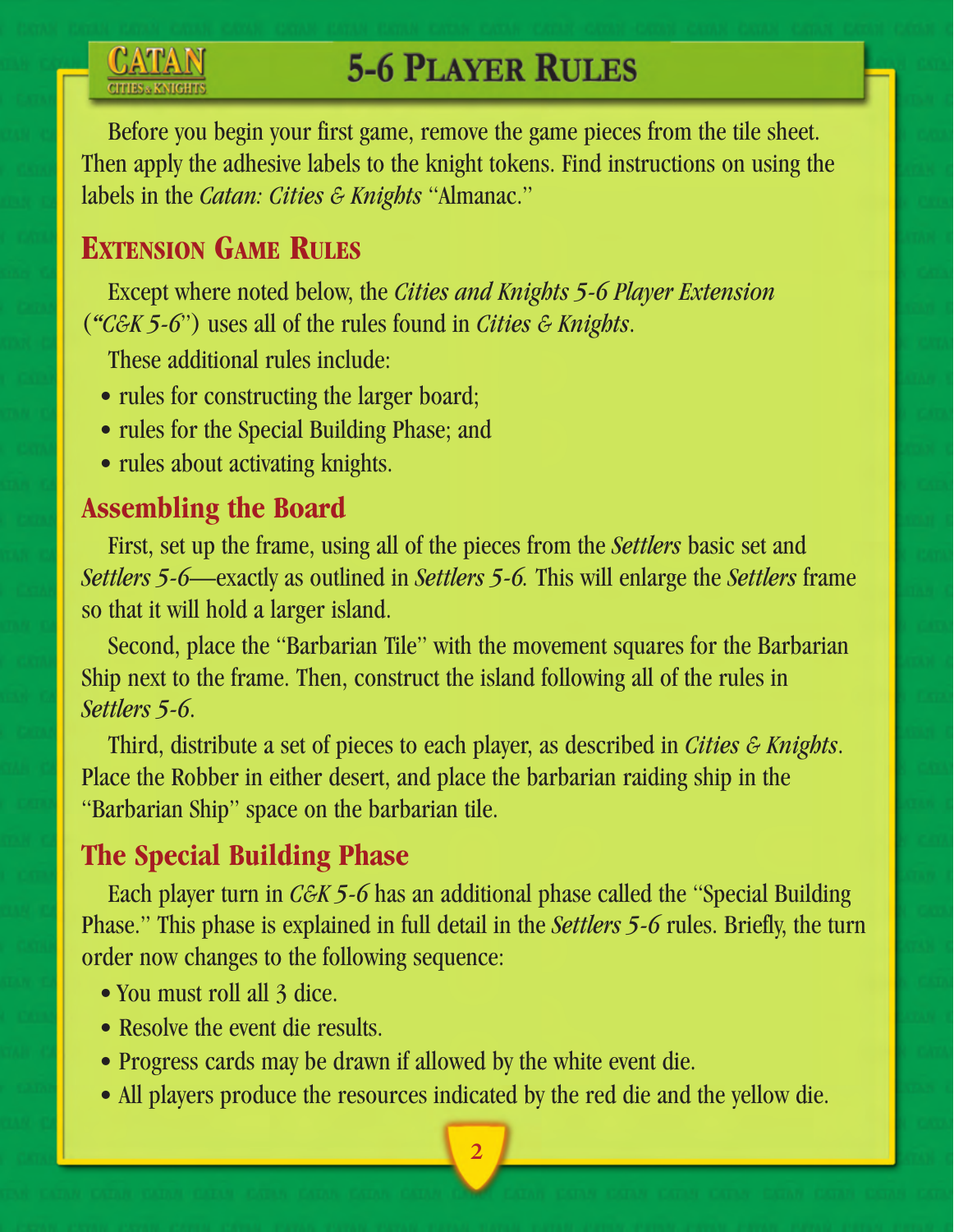# **5-6 PLAYER RULES**

**CATAN** 



- Trade resources and/or commodities with other players or with the bank.
- Build roads, settlements, cities, knights, city walls, and/or city improvements.
- Activate, promote and/or perform actions with your knights.
- Play any number of progress cards.
- Once you have finished your turn, pass the dice to the next player.
- The other players (in clockwise order from you) may build in the Special Building Phase.

During the Special Building Phase, each other player who did not just finish taking his turn may build anything for which he has resources available in his hand. Other players **may not**, however:

- perform any actions with their knights;
- play any progress cards; or
- make any trades with other players and/or with the bank.

#### Other players **may**:

- build roads, settlements, cities, knights, city walls, and/or city improvements; and
- activate and/or promote knights.

*Note: The rules for Settlers 5-6 indicate that a player may purchase Development Cards during the Special Building Phase. Since the Development Cards are not used when playing Cities & Knights, this option is no longer available.*

### **Activation of Knights**

Normally, a knight may not perform any actions on the turn that it has been activated. However, a knight can be activated during the Special Building Phase. Since the Special Building Phase is the last part of a turn, the knight could then perform an action during its controlling player's next turn.

*Example: Anna's turn ends, and there is a Special Building Phase. During this phase, each player, going clock-wise from Anna around the table, may build with the resources and commodities in his hand. Still during this phase, Leif spends a Grain resource to activate 1 of his knights. After the Special Building Phase, it becomes Leif's turn. After he rolls the dice and resolves the events and production for his turn, Leif may take an action with the knight that he activated during Anna's turn.*